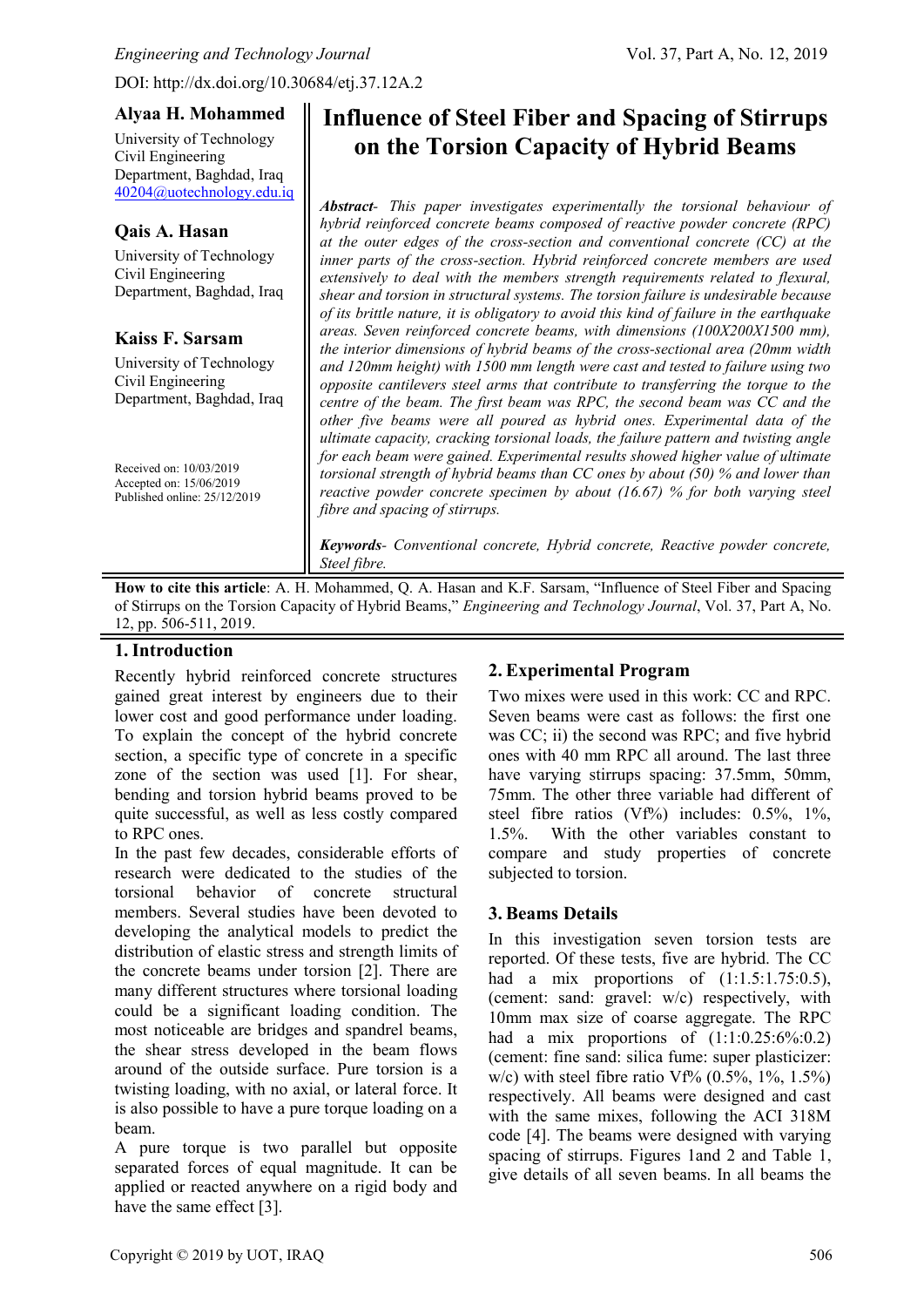load is applied on steel plates with opposite arms to obtain the required torque.



**Figure 1: The CC beam and RPC beam.**



**Figure 2: The hybrid beam with varying stirrups spacing (N=37.5, 50 and 75mm) and steel fibre ratio:0.5, 1 and 1.5%.**

**4. Casting the hybrid beams**

The procedure for casting the beams was as follows: Firstly the first layer of RPC was cast in the bottom of the mould up to 40 mm of height, then two plates with 120 mm height were inserted inside the mould to separate the mixes, the second layer contains two types of concrete, the core with CC, 20 mm, and the surrounding with RPC, 40 mm, up to 160 mm of height. Finally, RPC mix was cast up to the top of the mould. As shown in the Figure 3. After 10 minutes, the plates were pulled out of the hybrid beams from the side of the mould.





(c) Finally, the hybrid beams.

#### **Figure 3: The procedure of casting the hybrid beams.**

| Those It Description of the tested beams |                  |                                                         |                                                      |                                  |     |  |
|------------------------------------------|------------------|---------------------------------------------------------|------------------------------------------------------|----------------------------------|-----|--|
| Names of<br><b>Beams</b>                 | Concrete<br>type | Longitudinal<br>reinforcement<br>$(Al)$ mm <sup>2</sup> | Transvers<br>reinforcement<br>$(At)$ mm <sup>2</sup> | <b>Stirrups</b><br>spacing<br>mm | Vf% |  |
| CC                                       | CC               | 452.16                                                  | 28.27                                                | 50                               |     |  |
| RP                                       | RPC              | 452.16                                                  | 28.27                                                | 50                               |     |  |
| H1                                       | Hybrid           | 452.16                                                  | 28.27                                                | 50                               |     |  |
| H2                                       | Hybrid           | 452.16                                                  | 28.27                                                | 37.5                             |     |  |
| H <sub>3</sub>                           | Hybrid           | 452.16                                                  | 28.27                                                | 75                               |     |  |
| H <sub>0.5</sub>                         | Hybrid           | 452.16                                                  | 28.27                                                | 50                               | 0.5 |  |
| H1.5                                     | Hybrid           | 452.16                                                  | 28.27                                                | 50                               | 1.5 |  |
|                                          |                  |                                                         |                                                      |                                  |     |  |

#### **Table 1: Description of the tested beams**

## **5. Discussions of results**

#### *I. Compressive strength (f'c)*

The compressive strength (fc') tests were carried out in accordance to ASTM [5] (100 mm diameter X 200 mm long). The average of three cylindrical specimens is used to determine compressive strength for CC mix at about (30.97 MPa) and RPC mix Table 2 gives RPC details.

## *II. Tensile strength (ft)*

The splitting tests were carried out in accordance – to ASTM [6] (100mm diameter X 200 mm long), the average of three cylindrical specimens is used to determine splitting tensile strength for CC mix about (2.86 MPa) and RPC mix given in Table 2.

## *III. Modulus of elasticity*

The modulus of elasticity tests were carried out in accordance to ASTM [7] (150mm diameter X 300mm long), the average of three cylindrical specimens is used to determine the modulus of elasticity for CC mix (27900 MPa) and RPC mix given in Table 2.

**Table 2: Properties of materials**

| Name of<br><b>Beams</b> | Vf% | Compressive<br>strength<br>(MPa) | Splitting<br>tensile<br>(MPa) | Modulus of<br>elasticity<br>(GPa) |
|-------------------------|-----|----------------------------------|-------------------------------|-----------------------------------|
| H1                      |     | 86.35                            | 10.43                         | 49.34                             |
| H <sub>0.5</sub>        | 0.5 | 6594                             | 8.47                          | 38.1                              |
| H1.5                    | 15  | 93.71                            | 12.04                         | 56.75                             |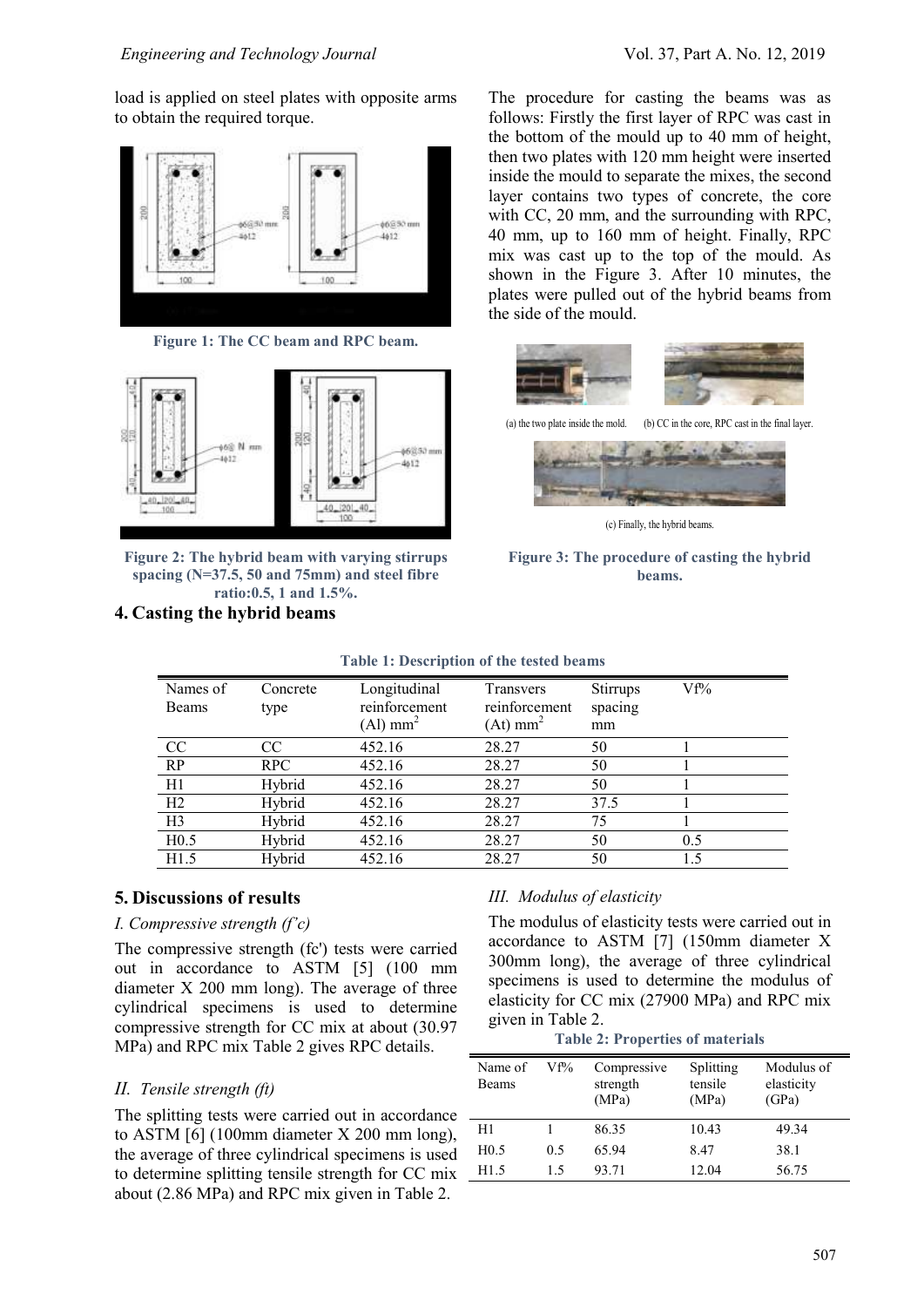#### *IV. Steel reinforcement*

Two nominal deformed steel diameters, 6 mm was used as stirrup reinforcement at 37.5, 50 and 75mm spacing and diameter 12mm was used as flexural reinforcement. The details of bars are shown in Table 3.

**Table 3: The details of bars**

| Nominal bar<br>diameter<br>(mm) | Yield stress<br>(MPa) | Ultimate<br>stress (MPa) |
|---------------------------------|-----------------------|--------------------------|
| 10                              | 416.56                | 468.63                   |
| 12                              | 516.20                | 617.15                   |

#### *V. Steel fiber*

Straight brass coated gold color short steel fibers 15mm long with radius of 0.1mm and aspect ratio of 75 and tensile strength 2600 MPa, according to the manufacturer [8].

#### *VI. Cracking torsion capacity*

The cracking torsion is the load at which the tensile stress reaches at the beam the tensile strength of the concrete [9]. By its nature, cracking torsion is less precise than the ultimate torsion capacity-as the former may be influenced by observation. Table 4 shows the capacity of cracking torsion for all beams.

1) Spacing of stirrups: Three of the hybrid beams had the spacing reinforcement of 37.5mm, 50mm and 75mm respectively. The cracking torsion was greater by (19.86%) the same ratio with different spacing reinforcement when compared to the CC beam. On the other hand, the fully RPC beam had (27.85%) greater cracking torsion than the CC beam. This work indicates that the hybrid beams are closer to the RPC one than the CC.

2) Vf %: Three of hybrid beams had the Vf% of 0.5%, 1% and 1.5% respectively. The cracking torsion was greater by  $(19.86\%)$  and  $(43.84\%)$ except beam H0.5 decreased (12.10%) compared to the CC beam. On the other hand, the fully RPC beam had (27.85%) greater cracking torsion than CC beam. Therefore, the hybrid beams were close to the RPC one than the CC beam.

#### *VII. Ultimate torsion capacity*

The ultimate torsion capacity can be defined as the test machine reading when load drops [9] as deformation continues. Table 4 shows the ultimate torsion capacity for all beams.

1) Stirrups spacing: Three of the hybrid beams had the spacing reinforcement of (37.5, 50, 75) % respectively. The ultimate torsion was greater by (51.43%), (50%) and (18.1%) compared to the CC beam. On the other hand, the fully RPC beam had (66.67%) greater ultimate torsion than the CC beam. Therefore, the hybrid beams were closer to the RPC one than the CC beam except beam H3 has 75mm spacing stirrups. Decreasing stirrups spacing will increase the torsion capacity of the section, as shown in Figure 4.

2) Vf  $\%$ : Three of hybrid beams had the Vf $\%$  of (0.5, 1, 1.5) % respectively. The ultimate torsion was greater by (44.44%), (50%) and (59.68%) compared to the CC beam. On the other hand, the fully RPC beam had (66.67%) greater ultimate torsion than the CC beam. Therefore, the hybrid beams (all three) were closes to the RPC one than the CC beam.



**Figure 4: The capacity of cracking and torsion with varying stirrups spacing.**

\*50 at the first represented CC beam, at the end RPC beam and in the middle the Hybrid beam.



**Figure 5: The capacity of cracking and torsion with varying steel fiber ratio Vf%.**

Decreasing spacing of stirrups in hybrid beams led to ratios of increasing (Tu/Tcr), except H3 beam has maximum spacing almost equal to CC beam (NC). As this percentage increases, the safety of concrete installations increases, as shown in Figure 6. But when increased the steel fibre ratio Vf% decreased (Tu/Tcr), but this amount remains higher CC beam (NC) as shown in Figure 6.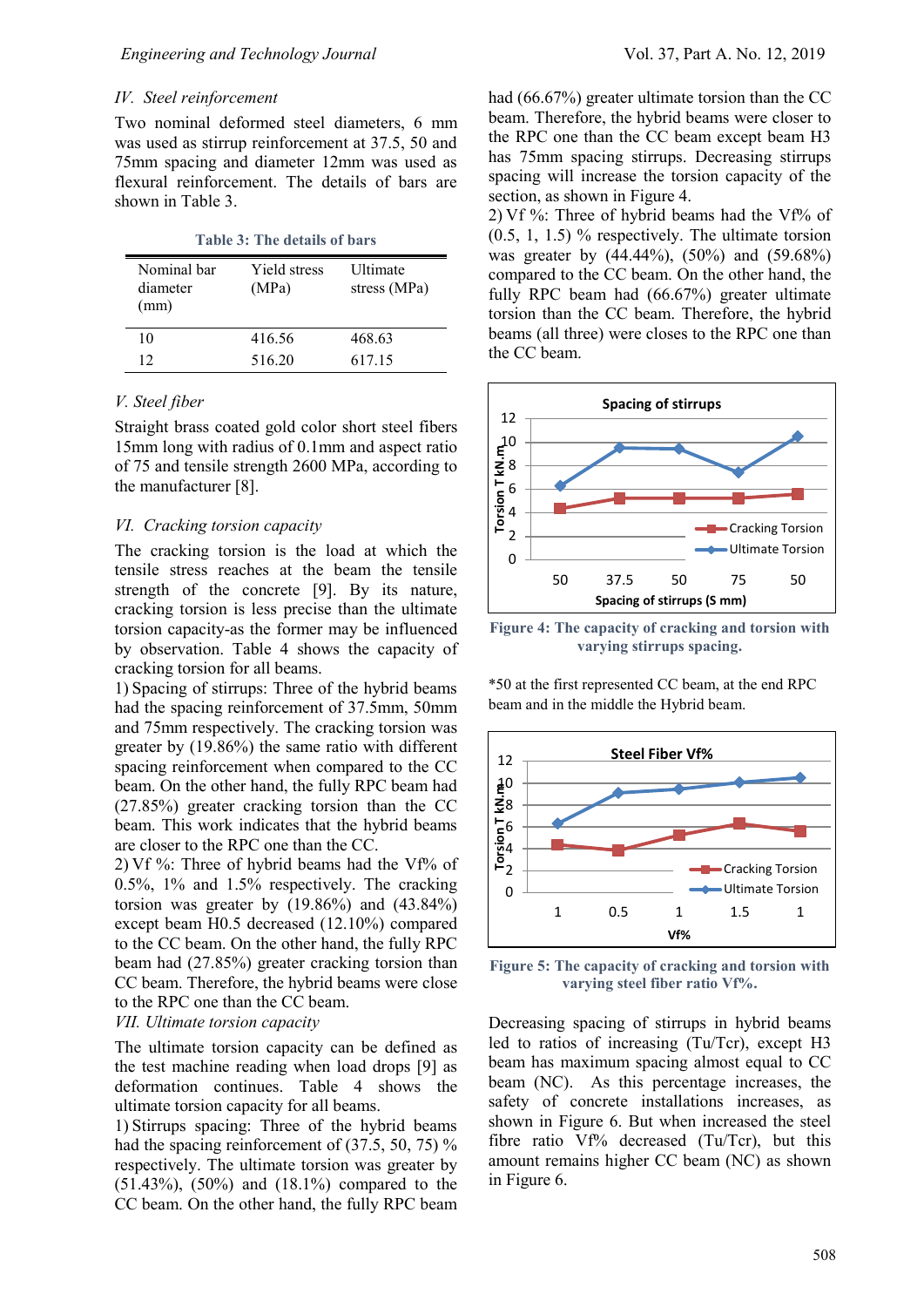#### *Engineering and Technology Journal* **Vol. 37, Part A. No. 12, 2019**



**Figure 6: (Tu/Tcr) with all beams**

#### *VIII. Angle of twist*

This is the angle through which the fixed end of a beam rotates with respect to the free end. The twisting of a body by the exertion of force tending to turn one end or part about a longitudinal axis while the other is turned in the opposite direction.

For the measurement of the angle of twist two LVDTs were attached to the plate steel in the end of beams, Figure 7. The CC beam (NC) reached maximum torque of (6.30) kN.m at maximum rotation (0.029) rad/m. While the first cracking torsion was  $(4.38)$  kN.m at rotation  $(0.025)$  rad/m, beam had larger angle of twist with spurt failure. The RPC beam (RP) had rotation of (0.008 and 0.109) rad/m at cracking and ultimate torsion capacity respectively. Figure 8 shows that the hybrid beams (H1, H2 and H3) are closer to the full RPC beam than the CC one. Figure 9 shows that the hybrid beams are closer to the full RPC beam, with H0.5 slightly less close.



**Figure 7: Show the LVDT and steel arms.**



**Figure 8: Angle of twist versus stirrups spacing**



**Figure 9: Angle of twist versus changing steel fibre ratio Vf%**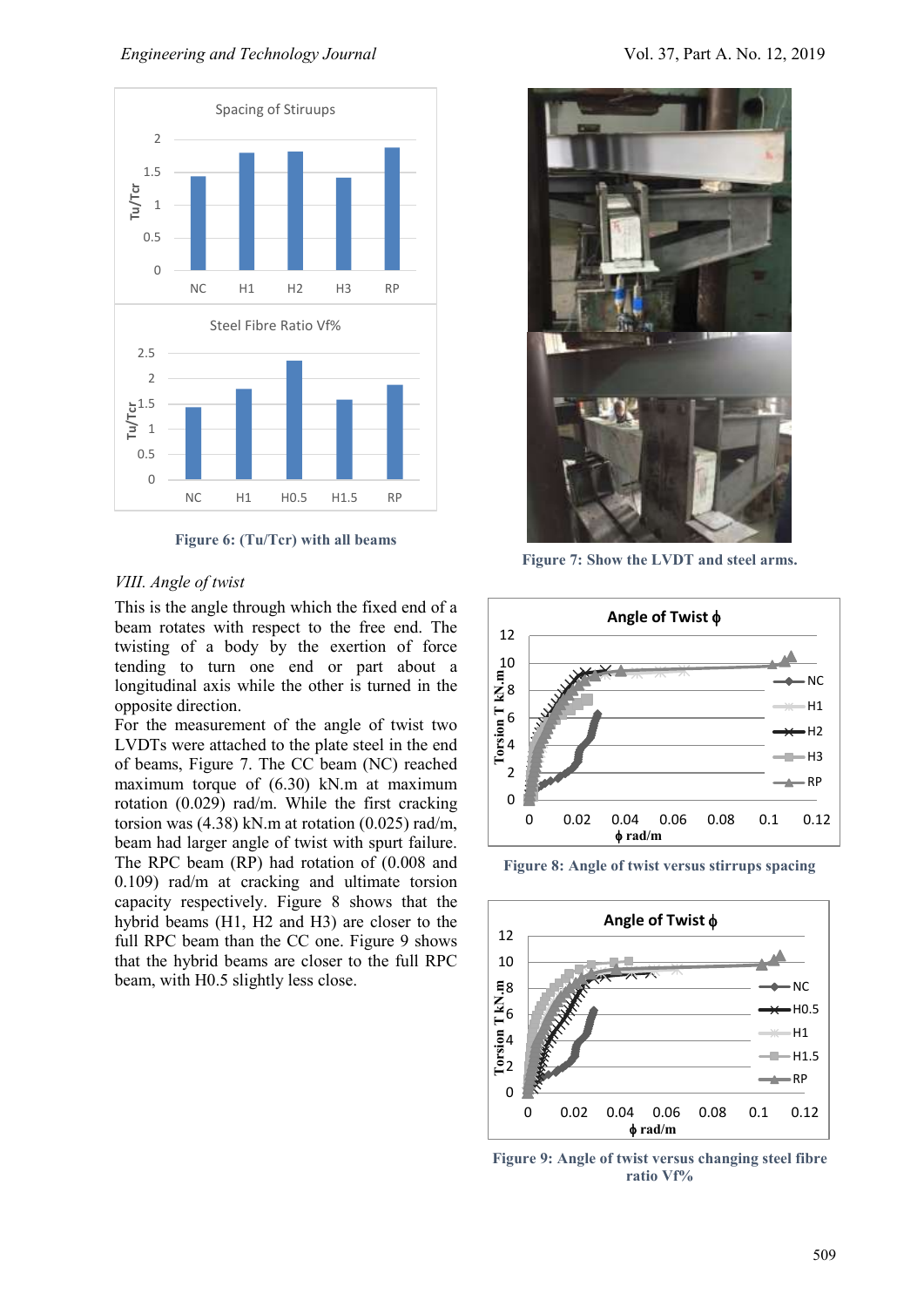| Name<br>of<br>beams | Cracking<br>torsion<br>kN.m | Ultimate<br>torsion<br>kN.m | Percentage of<br>increase<br>ultimate torsion<br>$%$ (stirrups) | Percentage of<br>increase<br>ultimate torsion<br>$%$ (stirrups) | Angle<br>of twist<br>rad/m | Tu/Tcr |
|---------------------|-----------------------------|-----------------------------|-----------------------------------------------------------------|-----------------------------------------------------------------|----------------------------|--------|
| NC                  | 4.38                        | 6.30                        |                                                                 |                                                                 | 0.029                      | 1.44   |
| H1                  | 5.25                        | 9.45                        | 50.00                                                           | 50.00                                                           | 0.065                      | 1.80   |
| H2                  | 5.25                        | 9.54                        | 51.43                                                           |                                                                 | 0.032                      | 1.82   |
| H <sub>3</sub>      | 5.25                        | 7.44                        | 18.10                                                           |                                                                 | 0.024                      | 1.42   |
| H <sub>0.5</sub>    | 3.85                        | 9.10                        |                                                                 | 44.44                                                           | 0.053                      | 2.36   |
| H1.5                | 6.30                        | 10.06                       | $\overline{\phantom{a}}$                                        | 59.68                                                           | 0.044                      | 1.59   |
| RP                  | 5.65                        | 10.50                       | 66.67                                                           | 66.67                                                           | 0.109                      | 1.88   |

**Table 4: The cracking and ultimate torsion capacity**

#### **6.Testing Procedure and Failure of Beams**

All beams including the control specimens were removed from water curing after 60 days. Drying lasted about 30 days, then all have been cleaned and painted white in order to obtain clear observation of cracks and their spread patterns. Steel arms were placed at both ends of each beam in opposing ways. A load has been applied. with load increment (at low loads), hairline cracks have formed in the areas between supporting arms. with further increase in load, multiple cracks with wider propagation began to form in diagonal orientation. These cracks continued to propagate with increasing load until reaching the failure point.

All tested beams failed in torsion as the inclined cracks were about 45 degrees to the beam axis. This cracking angle appeared in the surface of beams led to redistribution of internal stresses. The failure in NC beam was beyond just cracking and reached to crushing into cover concrete, which is more dangerous than the other beams at failure. In all six other beams failure is represented by cracks on the surface of the beams. Thus, hybrid beams are more reliable in terms of failure which is less catastrophe. The beams NC, H1, H2, H3, H0.5, H1.5 and RP are shown in Figure 10.

# **7. Conclusion**

A total of seven beams were tested under the effect of pure torsion, in order to determine the effect of the spacing of stirrups and steel fibre ratio Vf% on the strength of beams. Comments are given below:

1.Two mix procedures are used in this research presenting a successful way to produce hybrid beams with different reinforcement. 2.Unlike practically all codes (except the BS code [10]), this work indicates that concrete strength has a significant influence on torsional strength.

3.In general, the cracking and ultimate torsion capacity in hybrid beams are larger than CC and only slightly less than RPC beam.

4.The angle of twist decreased in hybrid and RPC beams when compared with normal concrete beam (NC).

5.In CC beam the failure was beyond just cracking and reached to crushing into cover concrete, which is more dangerous than the other beams at failure. In contrast other beams failure led to cracks on the surface of the beams. Thus, hybrid beams are more reliable in terms of failure and economy.

6.In the hybrid beam (H0.5) has contained the lowest ratio of steel fibre Vf=0.5% that cracks began before they occurred in a CC beam (NC) but the final ultimate torsion was more than the CC by about 44.44%. This indicates that the hybrid beams are safer than the CC beam.



**Figure 10: The Hybrid Beams**